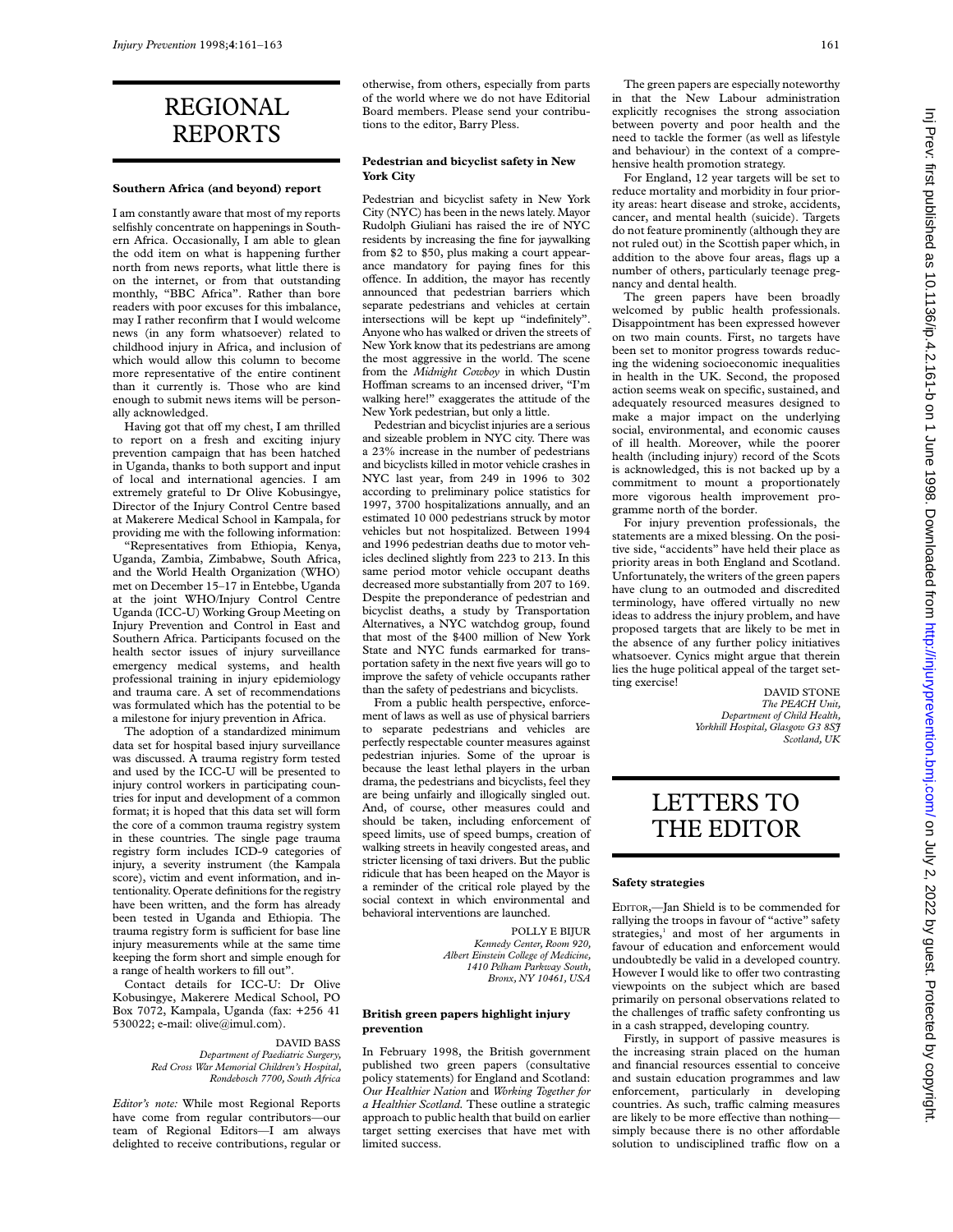particular thoroughfare. Twelve months ago, the community in which which I live opted for a system of restricted entry through the suburb to reduce to number of "rat runners" speeding along a particular route during the early morning. At the time the system was put in place, law enforcement of the system was sufficiently regular to be taken for granted, and to ensure an  $86\%$  reduction in traffic flow. Then, three months ago, the traffic department underwent severe rationalisation, and overtime for all officers was abolished. Now there is no enforcement of the restricted entry system and the "rat runners" are back in force. In retrospect, a passive measure such as closure of the main access road would obviously have been the better choice. In South Africa, where formal education is limping along on a shoestring budget, and law enforcement (for a multitude of reasons) is virtually non-existent in some areas, the option of passive safety measures must be placed high on any agenda—certainly where traffic safety is concerned.

Against what I have argued above is a word of caution. Just as active measures may fail, so may the too hasty adoption and construction of a passive device which is inappropriate for the identified purpose. Possibly because environmental modification may be the quickest and cheapest solution to an injury hazard—a form of instant gratification—the device too hastily chosen may fail dismally to counter that hazard simply because of a lack of adequate research into the hazard itself, or failure to consult expert opinion before firing up the cement mixer. Again, in South Africa, I notice a growing trend for traffic calming measures to be demanded by community groups, often in response to a spate of casualties in a residential area, or because a particular intersection has been identified as a "black spot". Lay people may go one step further and put pressure on a municipality to construct a specific kind of device, speed humps being particularly popular, although by no means a panacea where the hazard may be compounded by a complexity of factors of which vehicle speed is only one. Also, piecemeal engineering may simply divert a hazard elsewhere so that it becomes the problem of a neighbouring suburb instead.

The most effective passive strategies may simply require forward planning rather than hoping vainly that a "finger in the dyke" approach will plug the gaps later on. Resorting to an ad hoc solution reflects that town planners eschewed safety considerations from the outset and the attitude that condones such blinkered thinking must be discouraged.

There is currently a backlog of over two million subsidised houses in South Africa. These can be constructed either according to an inexpensive generic plan which creates lots of accommodation, and many attendant hazards, or by careful planning that can ensure that safety features are built into the scheme as a whole, for example sufficient recreational space and play areas, shorter streets, restricted access for through traffic, etc. In that effective, enduring passive safety measures do indeed require foresight, research, and careful consideration, these should not be either resorted to, or denigrated as a "cop out", or even worse, as a quick fix.

#### DAVID BASS

*Department of Paediatric Surgery, Red Cross War Memorial Children's Hospital, Rondebosch 7700, South Africa (e-mail: DAVEB@redxch.wcape.gov.za)*

1. Shield J. Have we become so accustomed to being passive that we've forgotten how to be active? *Inj Prev* 1997;**3**:243–4.

### **Challenge of drowning prevention in low and middle income countries**

EDITOR,—We read the editorial on "The challenge of drowning prevention" with great interest.<sup>1</sup> There is no doubt that drowning is a major but under recognised cause of premature loss of life and disability. This has been borne out by the Global Burden of Disease Study which highlights the scale of the problem, by region and by age and sex characteristics.2 It is worth examining their findings further.

At a worldwide level, Murray and Lopez estimated that drowning was responsible for about half a million deaths in 1990 and ranked 20th as a leading single cause of mortality, after road traffic accidents (9th), self inflicted injuries (12th), and violence (17th) as the other injury related causes.<sup>3</sup> Mortality rates from drowning were highest for children under 5 in China, followed by countries belonging to the "other Asia and islands" region, and sub-Saharan Africa, with the lowest rates in the "established market economies" (EME).\* In this age group, the mortality rate ratio between China and the EME was 13:1 in boys and 22:1 in girls.

The large degree of variation between the different regions in the study must belie an even greater variation, both between and within countries, given the different geography and populations. There is great diversity in the circumstances in which drowning occurs in these different areas. Whereas swimming pools, sailing, and water sports may be priority areas in the EME, in low income countries attention must need to be paid to drowning in streams, wells, dams, cisterns, and while fishing.1 4 Clearly there are a huge range of different environmental and behavioural circumstances. The obvious intervention to keep the child who cannot swim away from water must have a different interpretation in the different regions. Although swimming pools could be fenced in EME countries, the fencing of waterways would be impractical in countries where this runs into thousands of kilometres. This is not to say that there are no common approaches. As the editorial rightly points out, education about the risks, closer supervision, and training in resuscitation are important first steps which could be applied globally. Researchers also need to study the circumstances under which drowning occurs and the first aid and health care response, within countries and cross nationally. Data on good practice need to be collated so that appropriate interventions which are transferable to other low and middle income countries can be easily identified. Whatever the intervention there is an urgent need to get drowning higher on the agenda for policy makers and researchers.

\*The Global Burden of Disease Study used the eight global regions identified by the World Bank for the World Development Report 1993 with similar levels of socioeconomic development, epidemiological homogeneity, and geographical contiguity: the EME, former socialist economies of Europe, India, China, other Asia and islands, sub-Saharan Africa, Latin America and the Caribbean, and the Middle East crescent (which includes North Africa, the Middle East, Pakistan, and the Central Asian republics of the former Soviet Union).

DINESH SETHI ANTHONY ZWI *Health Policy Unit, London School of Hygiene and Tropical Medicine, Keppel Street, London WC1E 7HT, UK*

- 1 Pless IB. The challenge of drowning prevention [Editorial]. *Inj Prev* 1997;**3**:237–9.
- 2 Murray CJL, Lopez AD. *Global health statistics: a compendium of incidence, prevalence, and mortality estimates for over 200 conditions*. Volume II. Cambridge: Harvard University Press, 1996.
- 3 Murray CJL, Lopez AD. Mortality by cause for the eight regions of the world: Global Burden of Disease Study. *Lancet* 1997;**349**:1269–76.
- 4 Celis A. Home drowning among preschool age Mexican children. *Inj Prev* 1997;**3**:252–6.

#### **Injuries in less industrialised countries**

EDITOR,—I read with interest the report by Mohan published in December.<sup>1</sup> I agree that "Priorities for injury control have to be based on intelligent assessments of official statistics...". This is what prompted me to call attention to the improper use of the word "rate" as presented in the second paragraph, where the author writes "....the rate in India (8.6) is...." in reference to table 1 "Distribution of deaths as a percentage of regional total".

Rates and proportions (expressed as percentages) are different. A rate is the ratio of two different quantities (generally symbolised by the equation a/b) while a proportion is the result of dividing two quantities where the numerator forms part of the denominator (symbolised by the equation  $a/(a + b)$ ). A proportion multiplied by 100 is a percentage.

Rates and proportions are not synonyms. It seems the author meant to say "percentage" and not "rate". This mistake could confuse those beginning in the field of epidemiology, prompting them to think that "percentage" and "rate" are synonymous: they are not.

> ALFREDO CELIS *Public Health Department, CUCS, University of Guadalajara, Sierra Mojada #950, Colonia Independencia, Centro Midico, 44242, Guadalajara, Jalisco, Mexico*

1 Mohan D. Injuries in less industrialised countries: what do we know? *Inj Prev* 1997;**3**:241–2.

# BOOK REVIEW

**Target Risk: Dealing with the Danger of Death, Disease and Damage in Everyday Decisions.** By Gerald J S Wilde. (Pp 234.) Toronto: PDE Publications, 1994. ISBN 0-9699-12404.

In *Target Risk*, Professor Gerald Wilde of Queen's University in Ontario, Canada assembles an impressive body of theory and evidence to support a provocative conclusion: the only effective strategy for achieving substantial and durable reductions in the rate of injury in a population is to increase people's desire to be safe and healthy. Traditional measures of injury prevention engineering, education, and enforcement are doomed to failure because they do not alter the "target levels of risk" that govern risk taking behaviors. The process of "risk homeostasis" will ultimately undermine all nonmotivational countermeasures, since people will alter behaviors to achieve an equilibrium between the overall amount of risk they perceive and their overall desired level of risk. The key to success, Wilde argues, is "expectationism": promoting people's interest in their future wellbeing in order to motivate adoption of smaller risk targets.